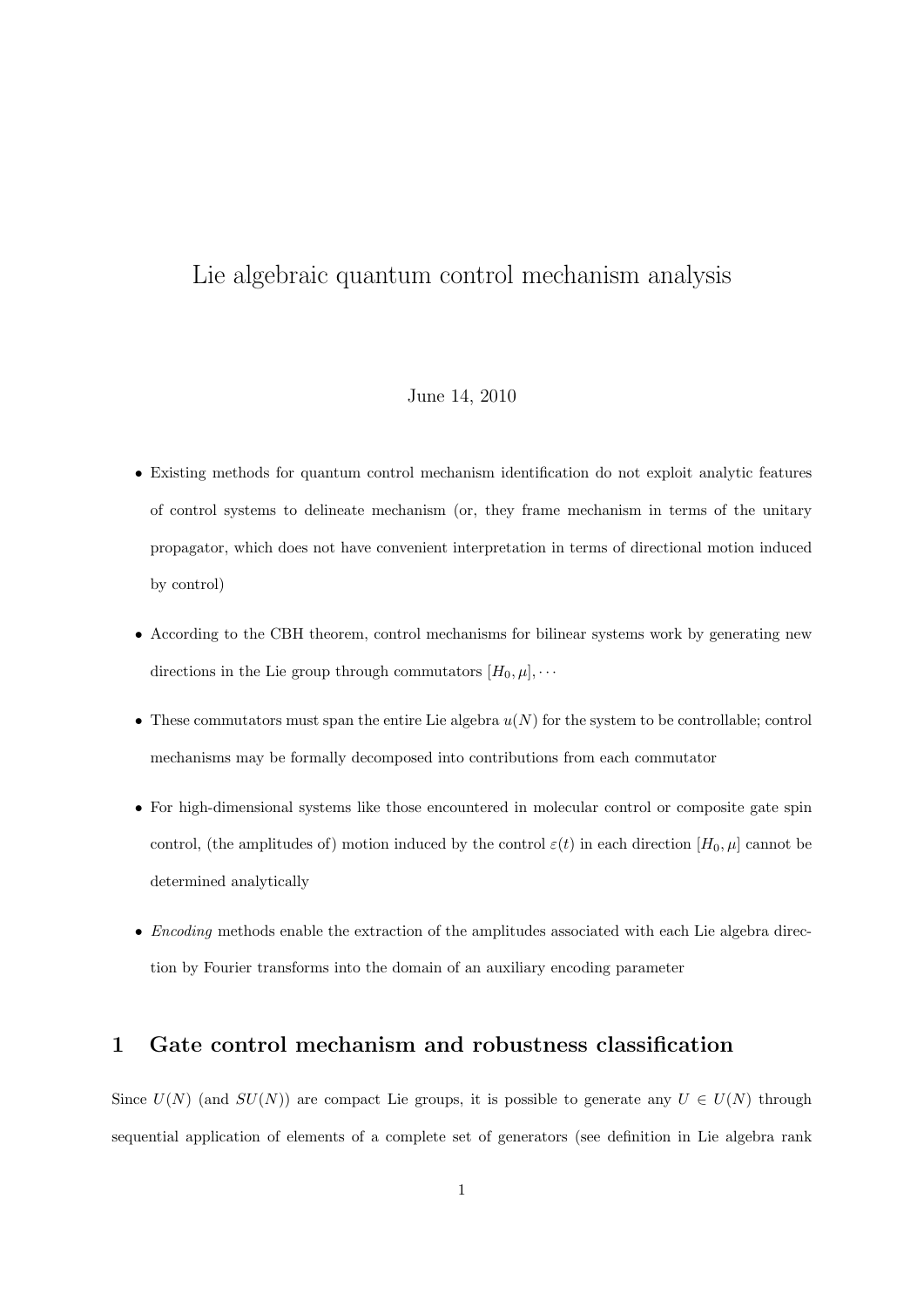below)  $H_1, \dots, H_k$  for  $U(N)$ , i.e.,  $W = \exp(H_k t_k) \dots \exp(H_1 t_1)$ . This strategy is now commonly applied in gate decomposition strategies wherein the unitary gate *W* on *n* qubits  $(2^n)$  dimensional Hilbert space) is constructed through applications of various  $U_i = \exp(H_i t_i)$  which each act on only 1-2 qubits.

Such *uniform finite generation* of the Lie group is sometimes referred to as "bang-bang controllability" (which is a more stringent criterion than full controllability). However, provided the system is controllable, it is also possible to generate any *W* through simultaneous applications of  $H_2, \dots, H_k$  at every time, by shaping *control functions*  $\varepsilon(t_i)$ ,  $i = 2, k$  over [0, T]. Typically, bang-bang controllability requires a greater total evolution time *T* than control pulse shaping, as will be demonstrated below in the CBH section. Bang-bang control strategies are often preferred when bandwidth for pulse shaping is limited. However, in the presence of available bandwidth, the latter approach may be preferred, for several reasons including the shorter time evolution over which the system may decohere. The improved robustness to decoherence is counterbalanced by a decreased robustness to control field noise and uncertainty in the Hamiltonian parameters. While the associated control problems cannot be analytically solved, once the optimal control is found, the mechanism by which it reaches the target gate can be understood. The subject of our analysis is two-fold: (i) to interrogate control mechanisms for distinct classes of control systems that differ according to criteria such as dynamical Lie algebra depth (see below) (ii) to assess robustness to control field noise for such control strategies. Both (i) and (ii) will be assessed for various types of control systems (Hamiltonians), including those where the qubits are encoded in molecular vibrational states, molecular rotational states, and nuclear spin states, which constitute several of the most popular physical systems for encoding quantum computation.

#### **1.1 Lie algebra rank condition for controllability**

The rank condition for full controllability (i.e., any unitary matrix can be produced at some time *T*) is

rank
$$
\{[H_0, \mu], [H_0, [H_0, \mu]], [\mu, [H_0, \mu]], \cdots \}_{LA} = N^2.
$$

The Lie algebra in brackets is called the *dynamical Lie algebra*. For  $H_0, \mu \in u(N)$ ; for traceless Hermitian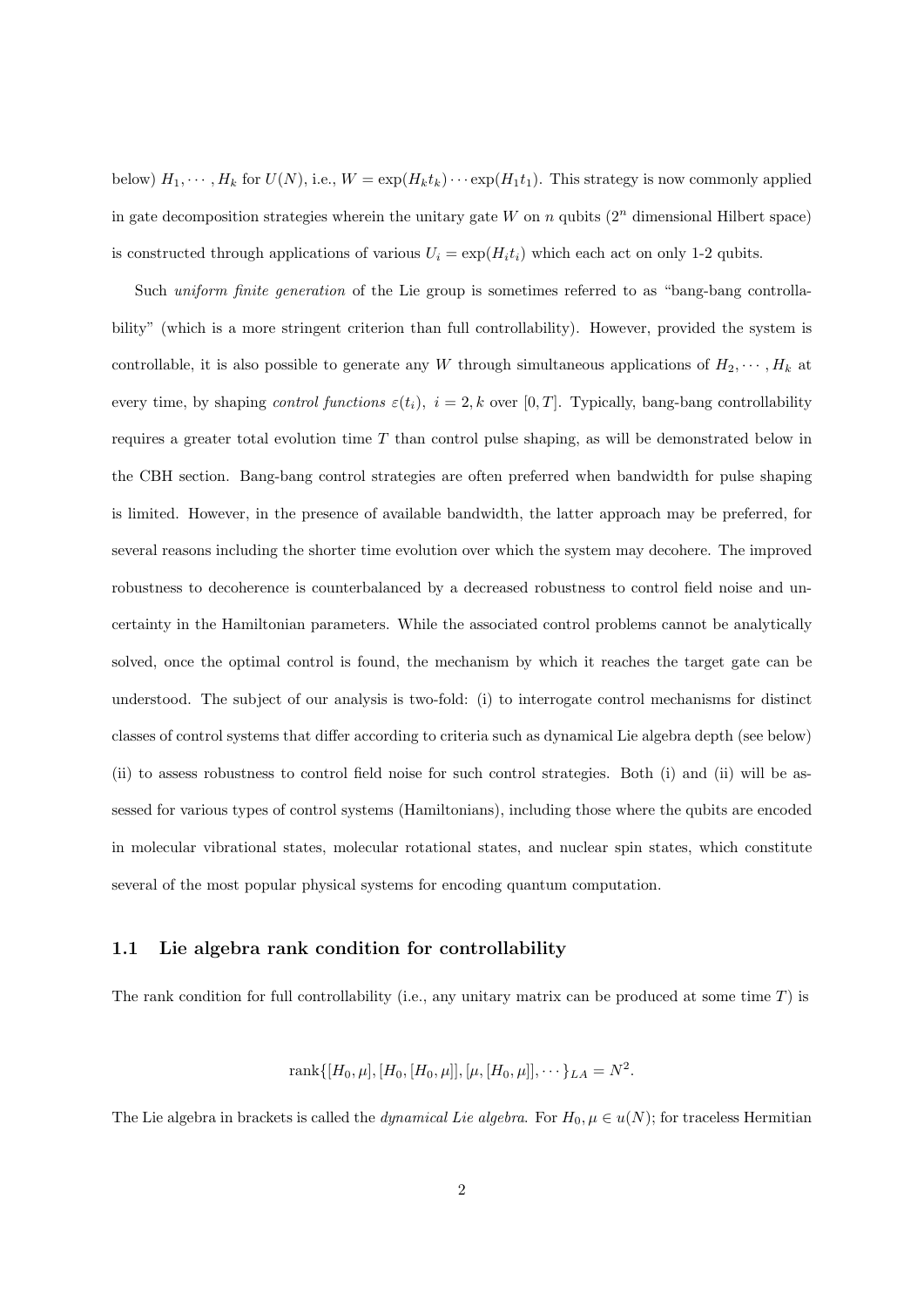matrices, i.e.,  $H_0, \mu \in su(N)$ , the rank must be  $N^2 - 1$  for full controllability on  $SU(N)$  (global phase irrelevant for most quantum gates). The set of skew-Hermitian matrices  $[H_0, \mu], [H_0, [H_0, \mu]], \cdots$  are then said to span the Lie algebra. The *depth* of the dynamical Lie algebra is defined as the number of commutators required to span this algebra. Proposed gate control systems may differ considerably in Lie algebra depth. Control systems with similar dynamical Lie algebra depth may display common gate control mechanisms, a conjecture that may be interrogated by Lie algebraic mechanism analysis, but not unitary mechanism analysis based on the Dyson expansion.

# **2 Lie algebraic representation of gate control pathways by Campbell-**

### **Baker-Hausdorff / Magnus expansion**

Consider the CBH expansion of  $exp(A) exp(B) exp(C)$  for skew-Hermitian matrices A, B, C (put in Appendix):

$$
\exp(A) \exp(B) \exp(C) = \exp(A) \exp(B + C + \frac{1}{2!} [B, C] + \frac{1}{12} [B, [B, C]] + \frac{1}{12} [C, [B, C]] \cdots
$$
  
\n
$$
= \exp\left\{A + (B + C + \frac{1}{2!} [B, C] + \frac{1}{12} [B, [B, C]] + \frac{1}{12} [C, [B, C]] \cdots \right) + \frac{1}{2!} [A, B + C + \frac{1}{2!} [B, C] + \frac{1}{12} [B, [B, C]] + \frac{1}{12} [C, [B, C]] \cdots] + \cdots \right\}
$$
  
\n
$$
= \exp\left\{A + (B + C + \frac{1}{2} [B, C] + \frac{1}{12} [B, [B, C]] + \cdots \right\} + \frac{1}{2!} [A, B] + \frac{1}{2!} [A, C] + \frac{1}{4} [A, [B, C]] + \frac{1}{24} [A, [B, [B, C]]] + \frac{1}{24} [A, [C, [B, C]]] \cdots
$$
  
\n
$$
+ \frac{1}{12} ([A, [A, B]] + [A, [A, C]] + \frac{1}{4} [A, [A, [B, C]]] + \frac{1}{24} [A, [A, [B, [B, C]]]] + \frac{1}{24} [A, [A, [C, [B, C]]]] \cdots) \right\}
$$

Let  $A = H(t_3)\Delta t$ ,  $B = H(t_2)\Delta t$ ,  $C = H(t_1)\Delta t$ , with  $t_2 = t_1 + \Delta t$ ,  $\Delta t = \frac{t_n - t_1}{n}$ . Generalize to

$$
\mathbb{T} \exp \left[ \int_0^t H(t') \ dt' \right] \equiv \lim_{n \to \infty} \exp(H(t_n) \ \Delta t) \cdots \exp(H(t_2) \ \Delta t) \exp(H(t_1) \ \Delta t).
$$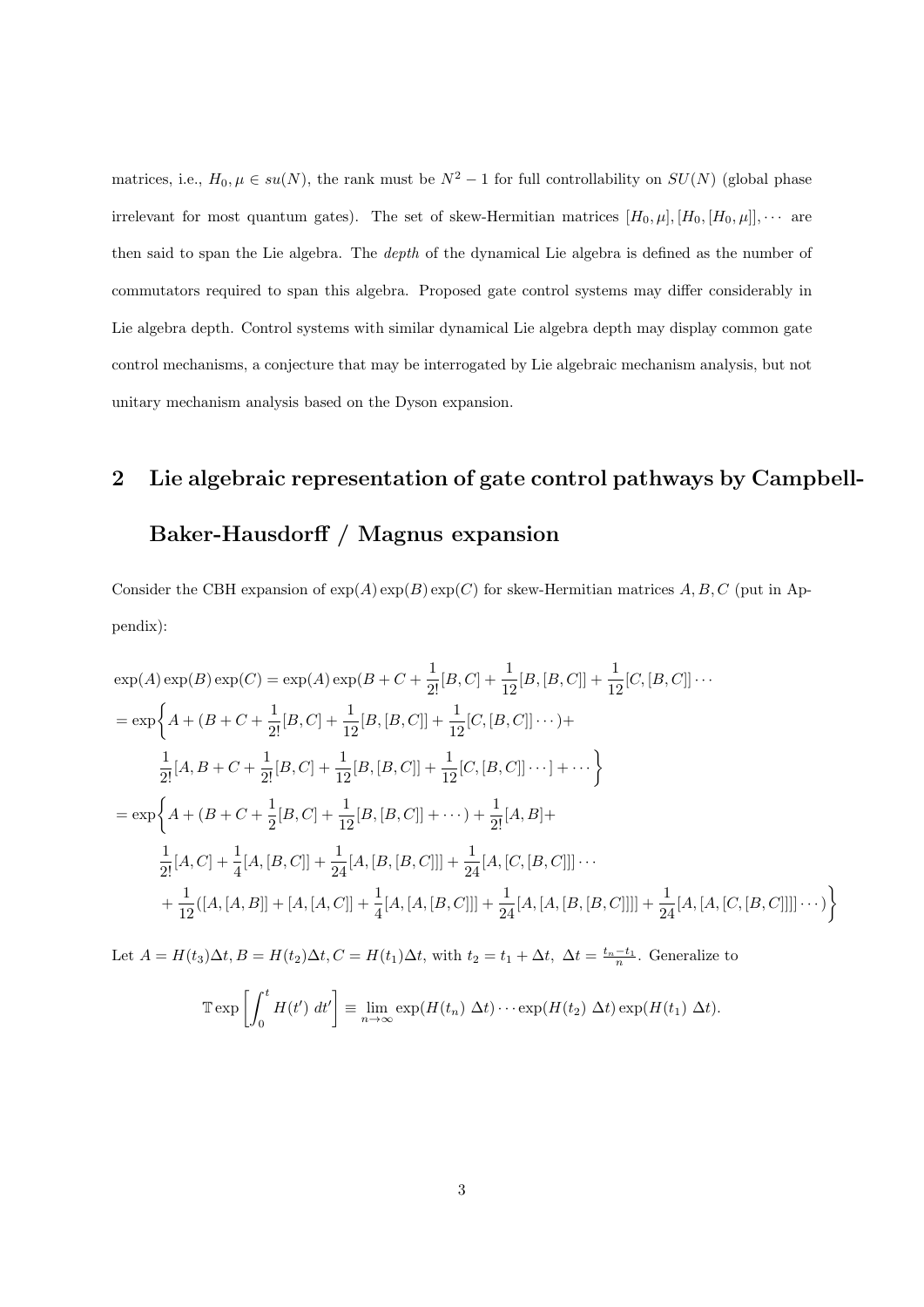Collecting terms like  $[H(t_3), H(t_2)]\Delta t^2$ ,  $[H(t_3), H(t_1)](\Delta t)^2$  and  $[H(t_2), H(t_1)](\Delta t)^2$ , (i.e., collecting all first-order commutators), we obtain in the argument of the exponential the integrals:

$$
\int_0^t H(t') \int_0^{t'} H(t'') dt'' dt' - \int_0^t \int_0^{t'} H(t'') dt'' H(t') dt'
$$
  
=  $\frac{1}{2!} \int_0^t \int_0^{t'} [H(t'), H(t'')] dt'' dt'$ 

Whereas, collecting all "double commutators" such as

 $[H(t_3), [H(t_3), H(t_2)]], [H(t_3), [H(t_2), H(t_1)]], [H(t_2), [H(t_2), H(t_1)]],$ 

etc provides the integrals

$$
\frac{1}{12} \int_0^t H(t') \left( \int_0^{t'} H(t'') \int_0^{t''} H(t''') dt''' dt'' - \int_0^{t'} \int_0^{t''} H(t''') dt''' H(t'') dt'' \right) dt' -
$$
\n
$$
- \int_0^t \left( \int_0^{t'} H(t'') \int_0^{t''} H(t''') dt''' dt'' - \int_0^{t'} \int_0^{t''} H(t''') dt''' H(t'') dt'' \right) H(t') dt'
$$
\n
$$
= \frac{1}{12} \int_0^t \int_0^{t'} \int_0^{t''} [H(t'), [H(t''), H(t''')] dt''' dt'' dt'
$$

and

$$
\frac{1}{4} \int_0^t \int_0^{t'} \int_0^{t'} [[H(t'), H(t'')], H(t''')] dt''' dt'' dt'
$$

In time-ordered exponential, the CBH theorem provides "commutators of multiple time integrals" that "map" to multiple integrals in Dyson expansion.

## **2.1 The Magnus expansion for the controlled propagator: systems with one control Hamiltonian**

From the above we obtain

$$
\mathbb{T} \exp \left\{ \int_0^t H(t') dt' \right\} = \exp \left\{ \int_0^t H(t') dt' + \frac{1}{2!} \int_0^t \int_0^{t'} [H(t'), H(t'')] dt'' dt' + \frac{1}{12} \int_0^t \int_0^{t'} [H(t'), H(t'')] dt'' dt' + \frac{1}{12} \int_0^t \int_0^{t'} \int_0^{t''} [[H(t'), H(t'')], H(t''')] dt'''' dt' + \cdots \right\}
$$

which is called the Magnus series expansion [1] for the unitary propagator (note the domain of integration differs in the last two terms). The commutators ensure unitarity since [*A, B*] is skew-Hermitian if *A, B* are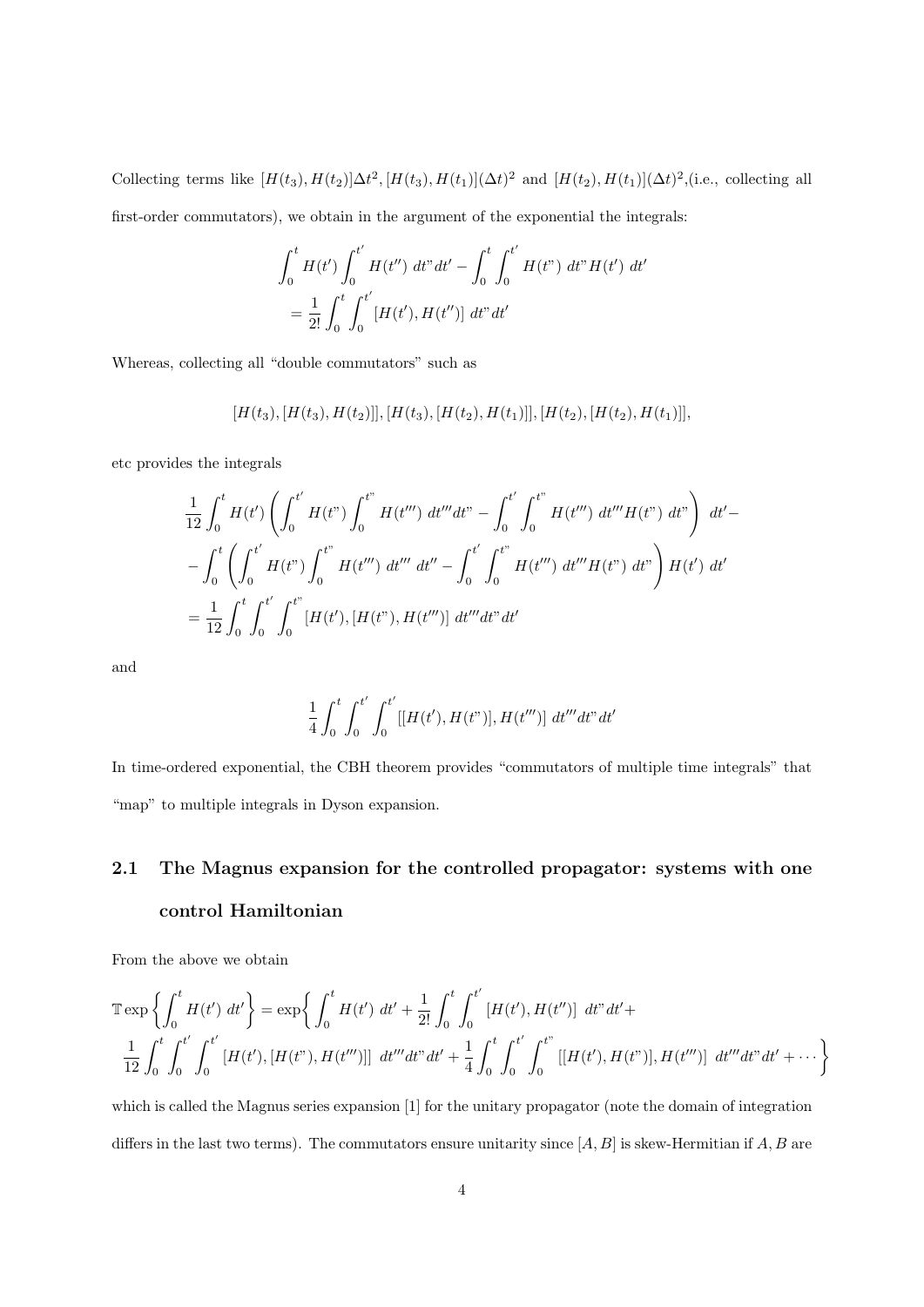skew-Hermitian, unlike the Dyson expansion. Approximation of this expression requires exponentiation of *n*-th order argument. Recursion formulas for the higher order terms are available [2, 3]. The recursion formula is, however, not necessary for the purposes of MI, as we will see below, since the MI algorithm automatically extracts the contributions of the relevant commutators given  $A_T(s)$ . When the control optimization is done in the frequency domain (particularly useful for systems that satisfy the rotating wave approximation), it is possible to analytically compute lower order integrals in the Magnus expansion, although we do not pursue this topic in the current work.

Now let  $\varepsilon(t) \to -\varepsilon(t)$ , and reexpress the 2nd order term in CBH with choice  $H(t) = H_0 + \mu \varepsilon(t)$ :

$$
\frac{1}{2!} \int_{0}^{t} \int_{0}^{t'} \left[ H(t'), H(t'') \right] dt'' dt' =
$$
\n
$$
\frac{1}{2!} \int_{0}^{t} (H_{0} + \mu \varepsilon(t')) \int_{0}^{t'} (H_{0} + \mu \varepsilon(t'')) dt'' dt' - \int_{0}^{t} \int_{0}^{t'} (H_{0} + \mu \varepsilon(t'')) dt'' (H_{0} + \mu \varepsilon(t')) dt'
$$
\n
$$
= \frac{1}{2!} \int_{0}^{t} \int_{0}^{t'} H_{0}^{2} + H_{0}\mu \varepsilon(t'') + \mu H_{0}\varepsilon(t') + \mu^{2}\varepsilon(t'')\varepsilon(t') dt'' dt' - \int_{0}^{t} \int_{0}^{t'} H_{0}^{2} + H_{0}\mu \varepsilon(t') + \mu H_{0}\varepsilon(t'') + \mu^{2}\varepsilon(t'')\varepsilon(t') dt'' dt'
$$
\n
$$
= \frac{1}{2!} \int_{0}^{t} \int_{0}^{t'} \left[ H_{0}, \mu \right] \varepsilon(t'') - \left[ H_{0}, \mu \right] \varepsilon(t') dt'' dt'
$$
\n
$$
= \frac{1}{2!} \left[ H_{0}, \mu \right] \int_{0}^{t} \int_{0}^{t'} \left( \varepsilon(t'') - \varepsilon(t') \right) dt'' dt'
$$
\n
$$
= \frac{1}{2!} \left[ H_{0}, \mu \right] \left( \int_{0}^{t'} \int_{0}^{t'} \varepsilon(t'') dt'' - \int_{0}^{t} t'\varepsilon(t') dt' \right)
$$

Similarly for the two 3rd-order terms in the Magnus expansion:

$$
\frac{1}{12} \int_0^t (H_0 + \mu \varepsilon(t')) \left( [H_0, \mu] \int_0^{t'} \int_0^{t'} (\varepsilon(t''') - \varepsilon(t'')) dt''' dt'' \right) dt' \n- \frac{1}{12} \int_0^t \left( [H_0, \mu] \int_0^{t'} \int_0^{t'} (\varepsilon(t''') - \varepsilon(t'')) dt''' dt'' \right) (H_0 + \mu \varepsilon(t')) dt' = \n= \frac{1}{12} \left\{ [H_0, [H_0, \mu]] \int_0^t \int_0^{t'} \int_0^{t'} (\varepsilon(t''') - \varepsilon(t'')) dt''' dt'' dt' + [\mu, [H_0, \mu]] \int_0^t \varepsilon(t') \int_0^{t'} \int_0^{t'} (\varepsilon(t''') - \varepsilon(t'')) dt'''' dt'' dt' \right\},
$$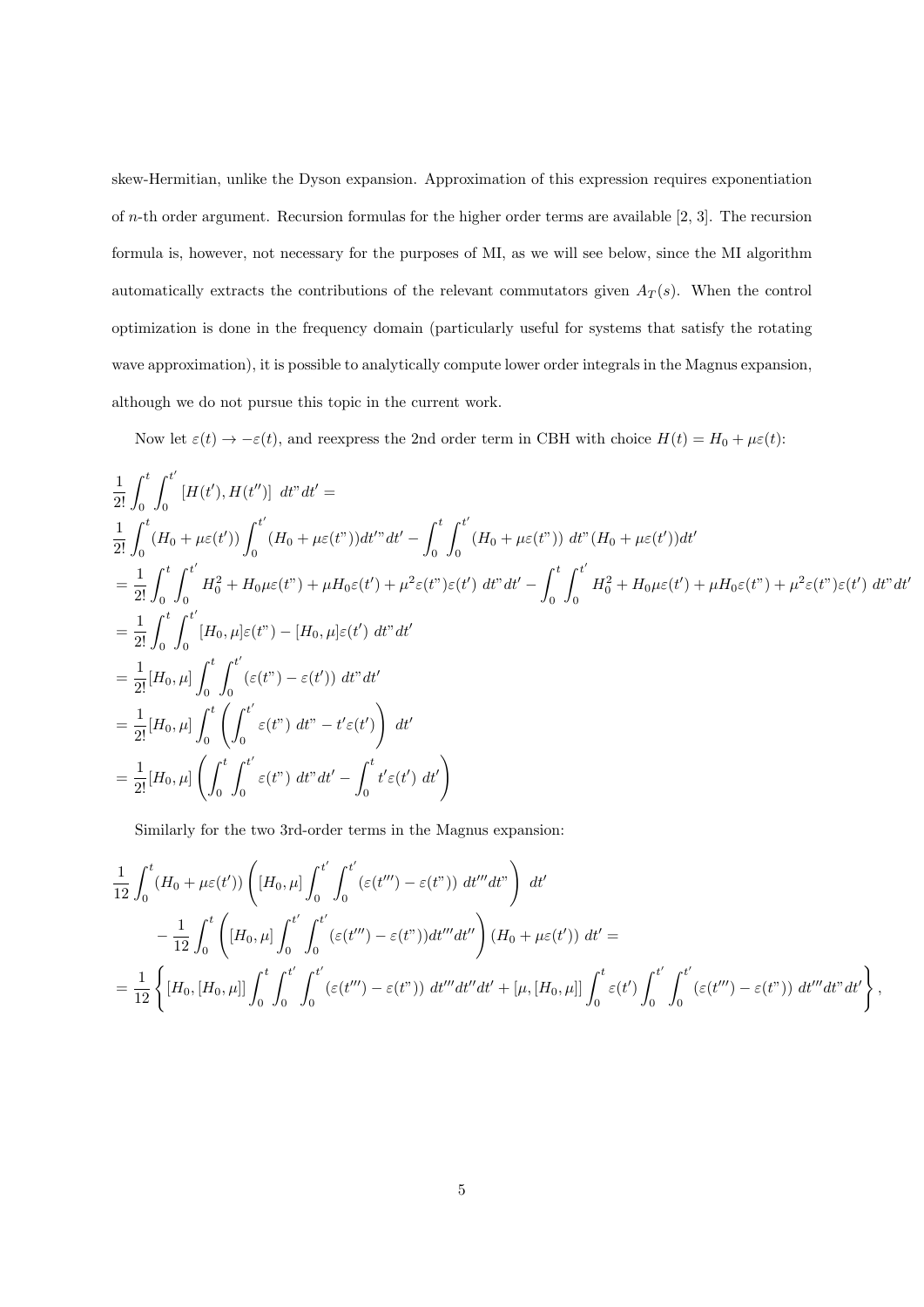$$
\frac{1}{4}[H_0,\mu] \int_0^t \int_0^{t'} (\varepsilon(t^{\nu}) - \varepsilon(t^{\prime})) \left( \int_0^{t^{\nu}} H_0 + \mu \varepsilon(t^{\prime \prime \prime}) dt^{\prime \prime \prime} \right) dt^{\nu} dt^{\prime}
$$
\n
$$
- \frac{1}{4} \int_0^t \int_0^{t'} (\varepsilon(t^{\nu}) - \varepsilon(t^{\prime})) \left( \int_0^{t^{\nu}} H_0 + \mu \varepsilon(t^{\prime \prime \prime}) dt^{\prime \prime \prime} \right) [H_0, \mu] dt^{\nu} dt^{\prime} =
$$
\n
$$
= -\frac{1}{4} \left\{ [H_0, [H_0, \mu]] \int_0^t \int_0^{t'} (\varepsilon(t^{\nu}) - \varepsilon(t^{\prime})) \int_0^{t^{\nu}} dt^{\prime \prime \prime} dt^{\prime} + [\mu, [H_0, \mu]] \int_0^t \int_0^{t'} (\varepsilon(t^{\nu}) - \varepsilon(t^{\prime})) \int_0^{t^{\nu}} \varepsilon(t^{\prime \prime \prime}) dt^{\prime \prime \prime} dt^{\prime} \right\}
$$

*.*

The same field power appears in all *n*-th order Magnus expansion terms containing the same power of  $\mu$ .

The reason that bang-bang control strategies generally require longer time (and hence are more susceptible to decoherence) than control function pulse shaping strategies is that in the latter case, all directions in the Lie group tangent bundle (parameterized by skew-Hermitian matrices) can be generated in arbitrarily small time (although this does not imply that any *U* can be generated in arbitrarily small time). By contrast, bang-bang strategies require finite time to generate all group directions. In other words, the control functions are constrained in bang-bang control strategies.

The above analysis may be directly extended to systems with multiple control Hamiltonians.

#### **2.1.1 Convergence of the Magnus expansion**

Various studies have addressed the radius of convergence of the Magnus expansion [4, 5, 2]. The series does not always converge to the time ordered exponential, especially for strong fields and long evolution times *T*. The tightest bound on the radius of convergence derived thus far is [5]

$$
\int_0^t \sqrt{\text{Tr}[H^\dagger(t')H(t')]}\ dt'\leq \pi.
$$

The bound is not sharp, in that the radius of convergence is greater for many systems, but it may suffice for the purposes of MI. After finding the optimal control  $\bar{\varepsilon}(t)$ , we compute  $t_i$ ,  $i = 0, \dots, n-1$  such that

$$
\int_{t_i}^{t_{i+1}} \sqrt{\text{Tr}[(H_0 - \bar{\varepsilon}(t'))^{\dagger} (H_0 - \bar{\varepsilon}(t'))]} dt' = \pi.
$$

with  $t_0 = 0$  and  $t_n = T$  and carry out MI on each time interval  $[t_i, t_{i+1}]$  corresponding to propagator *U*( $t_{i+1}, t_i$ ). The total controlled propagator is  $U(T, 0) = \prod_{i=0}^{n-1} U(t_{i+1}, t_i)$ .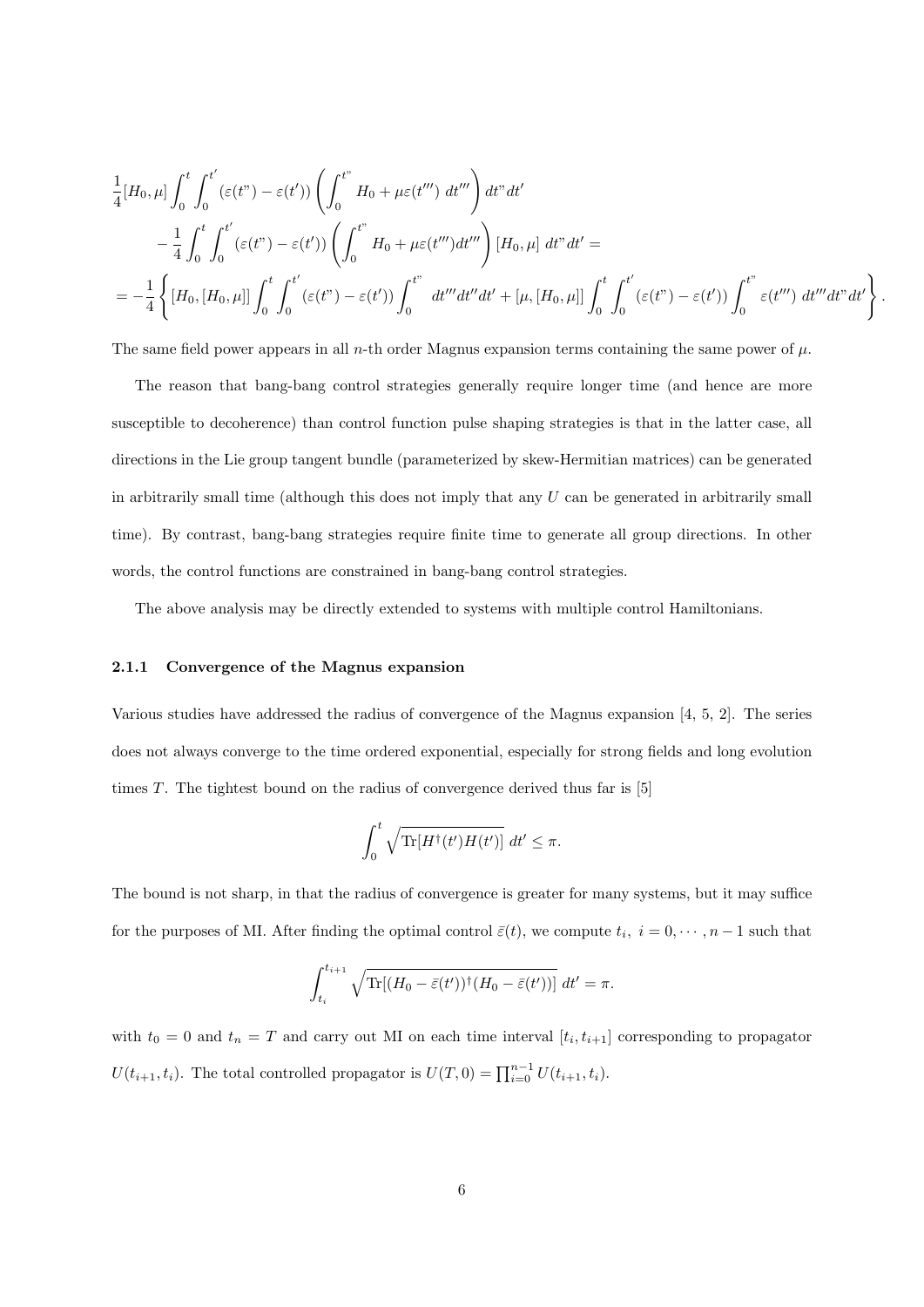#### **2.1.2 Lie algebraic encoding/decoding theory**

Now letting  $-\varepsilon(t) \to \varepsilon(t)$ , the controlled evolution can be represented in the form  $U_T(\varepsilon(t)) = \exp[A_T(\varepsilon(t)],$ with

$$
A_T(\varepsilon(t)) = H_0 - \mu \varepsilon(t) - \frac{1}{2!} [H_0, \mu] \int_0^t \int_0^{t'} \varepsilon(t'') - \varepsilon(t') dt'' dt - \frac{1}{12} [H_0, [H_0, \mu]] \int_0^t \int_0^{t'} \int_0^{t''} \varepsilon(t''') - \varepsilon(t'') dt''' dt' dt' +
$$
  

$$
- \frac{1}{4} [H_0, [H_0, \mu]] \int_0^t \int_0^{t'} \int_0^{t'} \varepsilon(t''') - \varepsilon(t'') dt''' dt'' dt' +
$$
  

$$
+ \frac{1}{12} [\mu, [H_0, \mu]] \int_0^t \varepsilon(t') \int_0^{t'} \int_0^{t''} \varepsilon(t''') - \varepsilon(t'') dt''' dt'' dt' +
$$
  

$$
+ \frac{1}{4} [\mu, [H_0, \mu]] \int_0^t \varepsilon(t') \int_0^{t'} \int_0^{t'} \varepsilon(t''') - \varepsilon(t'') dt''' dt'' dt' + \cdots
$$

and the encoded controlled evolution may be represented  $U_T(\varepsilon(t), s) = \exp[A_T(\varepsilon(t), s)]$ . The structure of the Hermitian matrix  $A_T(\varepsilon(t), s)$  depends on the encoding strategy, and several forms are enumerated below.

Numerically,  $A_T(s)$  is computed via

$$
A_{ij}(s) = {\lbrace \text{logm}[U(s)] \rbrace}_{ij}
$$

Due to the fact that the matrix logarithm is not injective (it is a one-to-many mapping), we choose  $A_T(s)$  so that its eigenvalues lie on the principal branch. This assumption may be validated by direct computation of lower order integrals, e.g.  $\int_0^t \int_0^{t'}$  $\int_0^L \varepsilon(t^{\prime\prime}) - \varepsilon(t^{\prime}) dt^{\prime\prime} dt^{\prime}$ . An alternative, computationally less expensive approach is to follow the evolution of the eigenvalues  $(\exp(i\theta_1), \cdots, \exp(i\theta_N))$  of  $U(t)$ during the evolution of the system over  $t \in [0, T]$ ; assign each eigenvalue  $i\theta_j$  of  $A_T(s)$  to an appropriate branch according to the number of times that  $\exp(i\theta_j)$  has wrapped around the circle. Explicitly, for all  $t \in [0, T]$ , we have  $U(t) = \exp(A(t))$ , with

$$
A(t) = \log m \left\{ V(t) \left[ \begin{array}{ccc} \exp(i\theta_1(t)) & & & \\ & \ddots & & \\ & & \exp(i\theta_N(t)) \end{array} \right] V^{\dagger} \right\} = V(t) \left[ \begin{array}{ccc} i\theta_1(t) & & & \\ & \ddots & \\ & & i\theta_N(t) \end{array} \right] V^{\dagger}(t). (1)
$$

where  $V(t)$  is a unitary matrix and  $\theta_i(0) = 0$ ,  $i = 1, \dots, N$ . The principal branch of the logarithm is defined as  $-\pi \leq \theta_i(t) \leq \pi$ ,  $\forall i$ . An equivalence relation maps  $\theta_i(t) = \pi + x$  and  $\theta_i(t) = -\pi + x$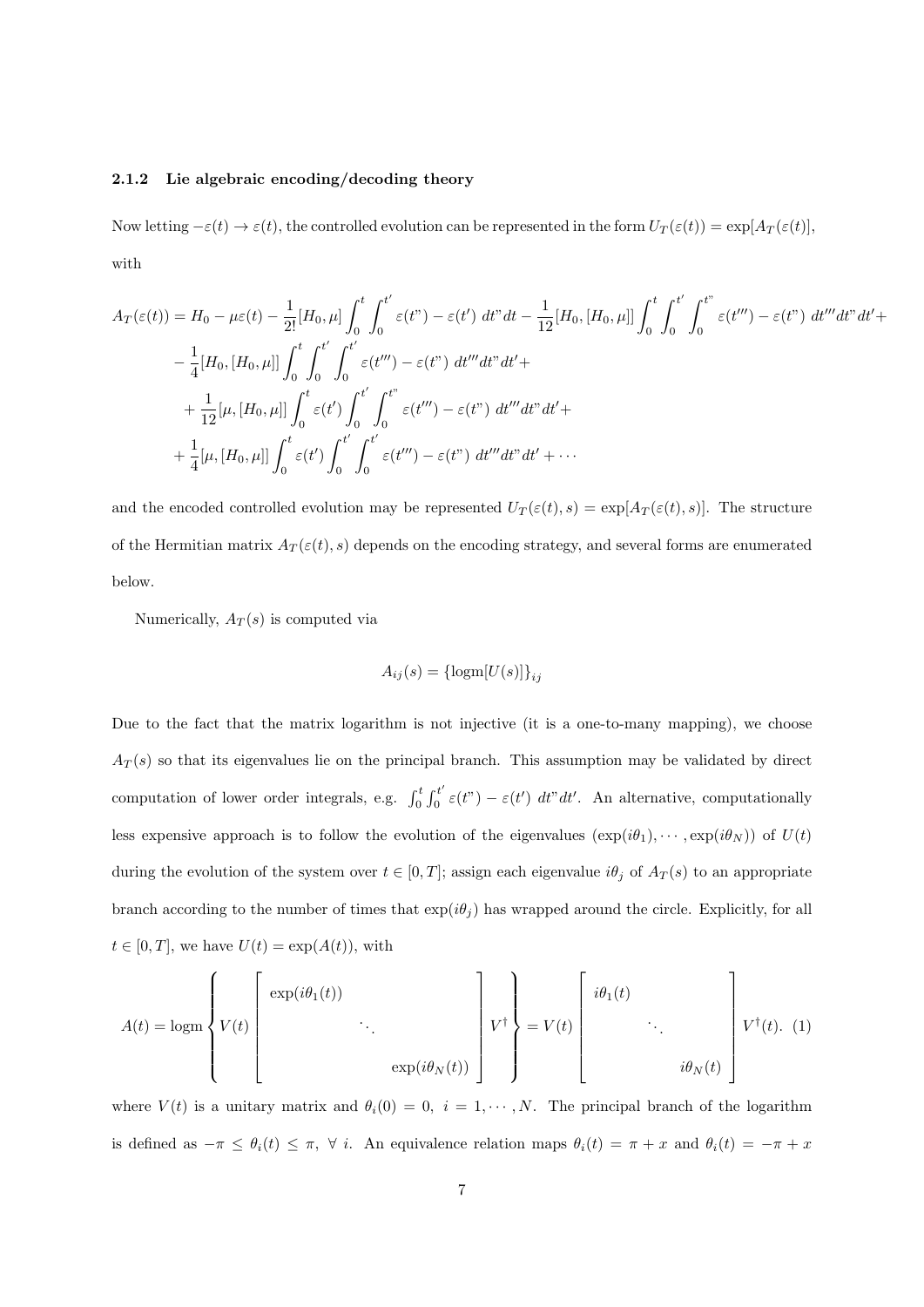to the same unitary matrix, but the skew-Hermitian logarithms are inequivalent. However, since each  $\theta_i(t)$ ,  $t \in [0, T]$  is a smooth function of time, each  $\theta_i(t)$  may be assigned to the appropriate branch by following its time evolution.

We briefly compare unitary MI based on the Dyson expansion

$$
\mathbb{T} \exp \left[ -\frac{i}{\hbar} \int_0^t H(t') dt' \right] = I + \frac{i}{\hbar} \int_0^t H(t') dt' + \left( \frac{i}{\hbar} \right)^2 \int_0^t H(t') \int_0^{t'} H(t'') dt'' dt' +
$$
  
+ 
$$
\int_0^t H(t') \int_0^{t'} H(t'') \int_0^{t''} H(t''') dt''' dt'' dt' + \cdots
$$

to Lie algebraic MI. First, note that truncation of Dyson series to any finite order is not unitary. Second, consider the second order term in Dyson series (for comparison to the CBH derivation, we use  $\varepsilon(t) \rightarrow$ *−ε*(*t*)):

$$
H_0^2 \int_0^t \int_0^{t'} dt'' dt' + H_0 \mu \int_0^t \int_0^{t'} \varepsilon(t'') dt'' dt' + \mu H_0 \int_0^t \varepsilon(t') \int_0^{t'} dt'' dt' + \mu^2 \int_0^t \varepsilon(t') \int_0^{t'} \varepsilon(t'')) dt'' dt'
$$

The integrals in the second two terms appear in the CBH matrix exponential argument at second order. However, note that the Magnus expansion has an additional integral (with coefficient  $\frac{1}{12}$ ) associated with this commutator. Since the Magnus series appears in the exponent, it may be expected that this expansion converges more quickly, but the convergence should be compared numerically in any given case by explicit MI in both representations.

Scaling the matrix elements of  $H_0$ ,  $\mu$  and the field amplitudes can ensure that the eigenvalues of *A* will lie on the principal branch, and may allow discrimination of mechanism classes between systems of differing Lie algebra depth, but such scaling cannot be used to extract the true mechanism (without commensurate scaling of *T*).

If the eigenvalues of  $A_T(s)$  are not placed on the appropriate branches, the inverse FT for decoding will not properly identify control mechanisms. Possible *numerical* issues with Lie algebraic encoding/decoding include distortion of the harmonic characteristic functions upon the matrix logarithm operation, which may compromise the accuracy of the inverse FT; finer s-discretization may be required. The length of the s-domain interval [0*, s<sup>f</sup>* ] must be set in conjunction with the s-step length in order to maximize discrimination of pathways while minimizing computational expense. These issues must be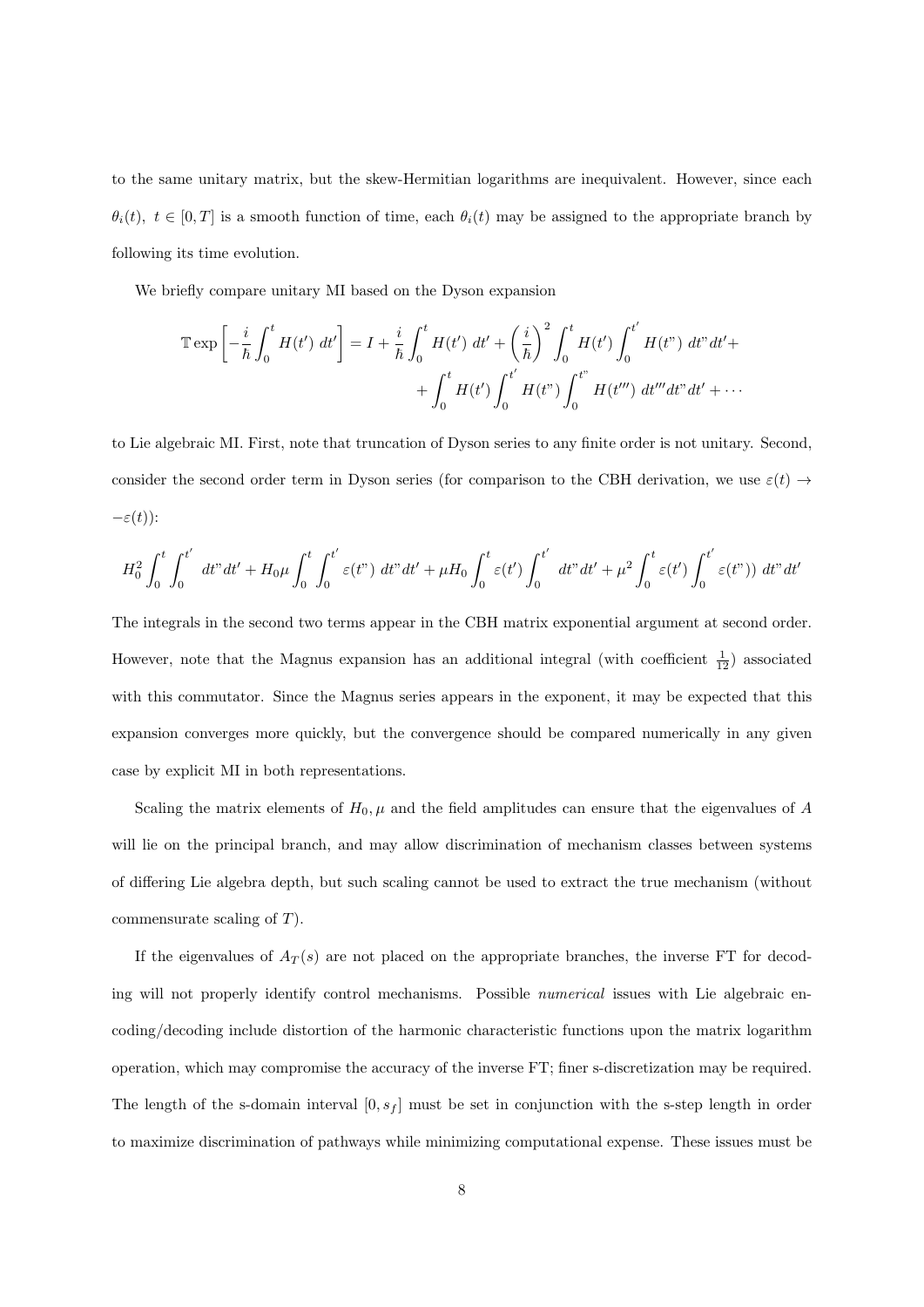studied in simulations.

Note that unlike  $U_T(s)$  in unitary MI, contributions to the matrix elements of  $A_T(s)$  obtained from Lie algebraic MI cannot be physically interpreted as state-to-state transition amplitudes; rather the interest is in the commutator/directional contributions.

**check method by explicit computation of some integrals**

### **3 Time-independent Hamiltonian encoding**

#### **3.1**  $H_0$ ,  $\mu$  **element encoding**

• Here the matrix elements of  $H_0$  and  $\mu$  are each individually encoded

$$
H0_{ij} \to H0_{ij} \exp(i\gamma_{ij}s)
$$
  

$$
\mu_{ij} \to \mu_{ij} \exp(i\beta_{ij}s)
$$

such that the matrix elements of the commutators are encoded e.g. as follows:

$$
[H_0, \mu]_{ij} \rightarrow [H_0(s), \mu(s)]_{ij} = \sum_k \{H_{ik}\mu_{kj} \exp[i(\gamma_{ik} + \alpha_{kj})s] - \mu_{ik}H_{kj} \exp[i(\alpha_{ik} + \gamma_{kj})s]\}
$$

*•* For [*H*0*, µ*]-based encoding, the encoded Hermitian generator of controlled dynamics is

$$
[A_T(s,\varepsilon(t))]_{ij} = H0_{ij} \exp[i(\gamma_{ij}s] - \mu_{ij} \exp[i(\gamma_{ij}s]\varepsilon(t) -
$$
  
\n
$$
\frac{1}{2} \sum_{k} \{H0_{ij}\mu_{kj} \exp[i(\gamma_{ik} + \alpha_{kj})s] - \mu_{ik}H0_{kj} \exp[i(\alpha_{ik} + \gamma_{kj})s]\} \int_{0}^{t} \int_{0}^{t'} \varepsilon(t^{n}) - \varepsilon(t^{n}) dt^{n} dt^{n} +
$$
  
\n
$$
-[H_0(s), [H_0(s), \mu(s)]]_{ij} \left\{ \frac{1}{12} \int_{0}^{t} \int_{0}^{t'} \int_{0}^{t'} \varepsilon(t^{n}) - \varepsilon(t^{n}) dt^{n} dt^{n} dt^{n} - \frac{1}{4} \int_{0}^{t} \int_{0}^{t'} \varepsilon(t^{n}) - \varepsilon(t^{n}) \int_{0}^{t^{n}} dt^{n} dt^{n} dt^{n} \right\}
$$
  
\n
$$
+ [\mu(s), [H_0(s), \mu(s)]]_{ij} \left\{ \frac{1}{12} \int_{0}^{t} \varepsilon(t^{n}) \int_{0}^{t'} \int_{0}^{t'} \varepsilon(t^{n}) - \varepsilon(t^{n}) dt^{n} dt^{n} dt^{n} - \frac{1}{4} \int_{0}^{t} \int_{0}^{t'} \varepsilon(t^{n}) - \varepsilon(t^{n}) \int_{0}^{t^{n}} \varepsilon(t^{n}) dt^{n} dt^{n} dt^{n} dt^{n} \right\}
$$

 $\lambda$ 

where the second order and higher terms have not been expanded. To truncate the Magnus expansion to include only contributions from a selected set (order) of commutators, eliminate the corresponding modes after the FT and then execute an inverse FT back into the s-domain.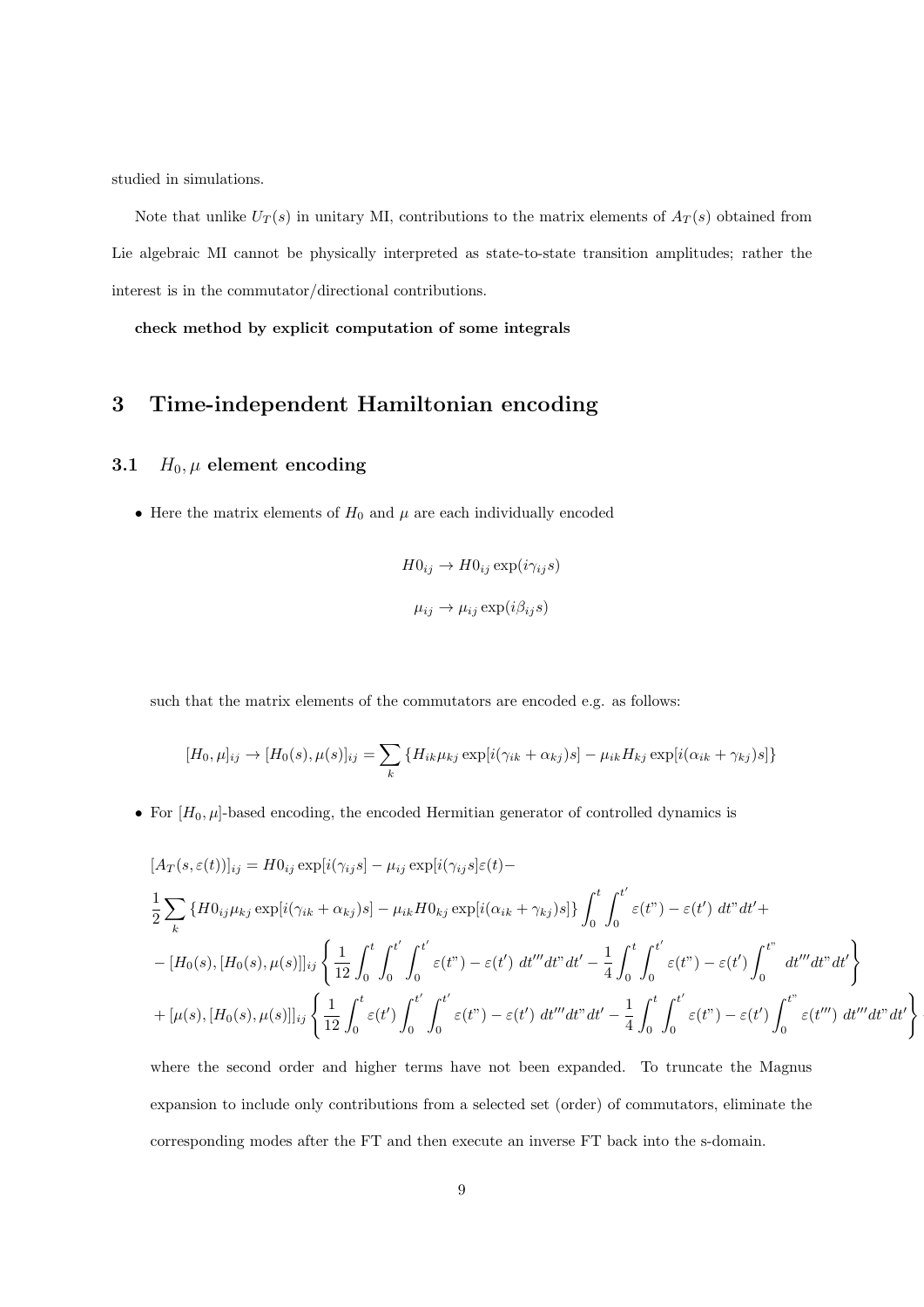- Encoding only  $\mu_{ik}$ 's is also possible:  $\sum_i \sum_k H0_{ik}\mu_{kj}$  exp[*i* $\alpha_{kj}$ *s*] Note that these amplitudes should not be interpreted as *n*-photon paths, as in the Dyson formulation. For this reason, elementby-element encoding of  $H_0$ ,  $\mu$  is not as useful as in standard unitary MI. However such encoding strategies may be useful for extracting commutator contributions directly from unitary MI, as discussed above (to be treated later if necessary).
- Decoding: FT into frequency domain conjugate to s-variable, check frequency-domain amplitudes of  $(\gamma_{ik} + \alpha_{kj}), (\alpha_{ik} + \gamma_{kj})$  modes; subtract as above

#### **3.2 Full matrix encodings**

These are the preferred time-independent Hamiltonian encoding implementations.

### **3.2.1**  $\mu$  **encoding**

- Simultaneously extract all  $[H_0, \mu]$ *,*  $[H_0, [H_0, \mu]]$ *,*  $\cdots$  by encoding only  $\mu$  and with a single *s* domain parameter
- *•* Does not distinguish pathways or field mode contributions
- *•* Encoded Hermitian generator:

$$
[A_T(s,\varepsilon(t))]_{ij} = H_0 - \mu \exp[i\gamma s] \varepsilon(t) - [H_0, \mu] \exp[i\gamma s] \int_0^t \int_0^{t'} \varepsilon(t^{\prime\prime}) - \varepsilon(t^{\prime}) dt^{\prime\prime} dt^{\prime} -- [H_0, [H_0, \mu]] \exp[i\gamma s] \left\{ \frac{1}{12} \int_0^t \int_0^{t'} \int_0^{t'} \varepsilon(t^{\prime\prime}) - \varepsilon(t^{\prime}) dt^{\prime\prime\prime} dt^{\prime\prime} dt^{\prime} - \frac{1}{4} \int_0^t \int_0^{t'} \int_0^{t^{\prime\prime}} \varepsilon(t^{\prime\prime}) - \varepsilon(t^{\prime}) dt^{\prime\prime\prime} dt^{\prime\prime} dt^{\prime} \right\} + [\mu, [H_0, \mu]] \exp[2i\gamma s] \left\{ \frac{1}{12} \int_0^t \varepsilon(t^{\prime}) \int_0^{t'} \varepsilon(t^{\prime\prime}) - \varepsilon(t^{\prime}) dt^{\prime\prime\prime} dt^{\prime\prime} dt^{\prime} - \frac{1}{4} \int_0^t \int_0^{t'} \varepsilon(t^{\prime\prime}) - \varepsilon(t^{\prime}) \int_0^{t^{\prime\prime}} \varepsilon(t^{\prime\prime\prime}) dt^{\prime\prime\prime} dt^{\prime\prime} dt^{\prime} \right\}
$$

**•** Decoding: Check Fourier modes  $\gamma$ ,  $2\gamma$ ,  $3\gamma$ ,  $\cdots$ 

For any finite *T*, commutators  $[H_0, \cdots, [H_0, \mu]]$  cease to contribute above some finite order; we are interested in determining comparing this order for different control systems and comparing to Lie algebra depth.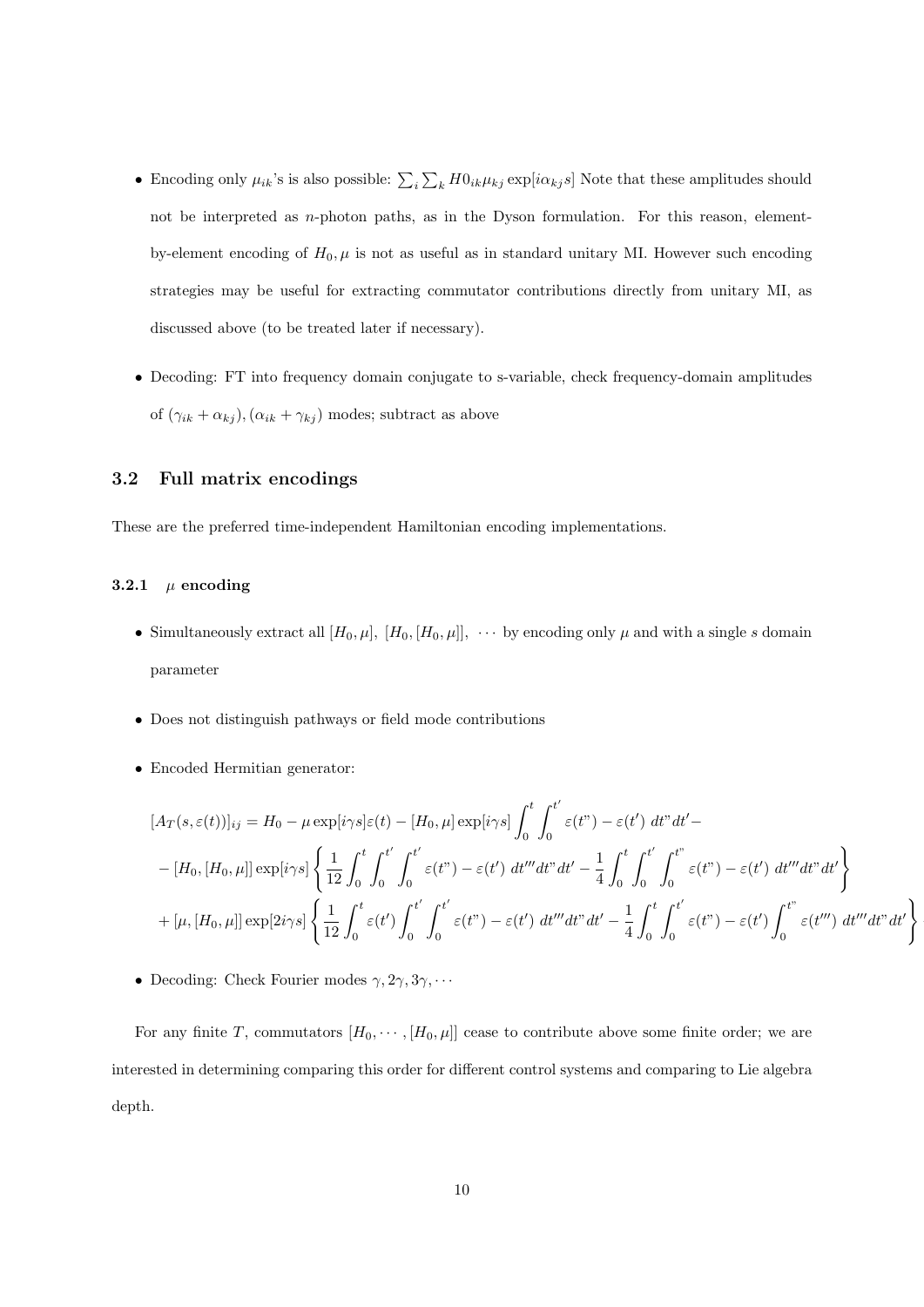### **3.2.2**  $H_0, \mu$  **encoding**

*•* Here we make the substitutions

$$
H_0 \to H_0 \exp(i\gamma s)
$$
  

$$
\mu \to \mu \exp(i\beta s)
$$

*•* Then

$$
[A_T(s,\varepsilon(t))]_{ij} = H0 \exp[i\gamma s] - \mu \exp[i\alpha s] \varepsilon(t) +
$$
  
\n
$$
[H_0, \mu] \exp[i(\gamma + \alpha)s] \int_0^t \int_0^{t'} \varepsilon(t^{\prime\prime}) - \varepsilon(t^{\prime}) dt^{\prime\prime} dt' +
$$
  
\n
$$
-[H_0, [H_0, \mu]] \exp[i(2\gamma + \alpha)s] \left\{ \frac{1}{12} \int_0^t \int_0^{t'} \int_0^{t'} \varepsilon(t^{\prime\prime}) - \varepsilon(t^{\prime}) dt^{\prime\prime\prime} dt^{\prime\prime} dt' - \frac{1}{4} \int_0^t \int_0^{t'} \varepsilon(t^{\prime\prime}) - \varepsilon(t^{\prime}) \int_0^{t^{\prime\prime}} dt^{\prime\prime\prime} dt^{\prime\prime} dt' \right\} +
$$
  
\n
$$
+ [\mu, [H_0, \mu]] \exp[i(\gamma + 2\alpha)s] \left\{ \frac{1}{12} \int_0^t \varepsilon(t^{\prime}) \int_0^{t'} \int_0^{t'} \varepsilon(t^{\prime\prime}) - \varepsilon(t^{\prime}) dt^{\prime\prime\prime} dt^{\prime\prime} dt' - \frac{1}{4} \int_0^t \int_0^{t'} \varepsilon(t^{\prime\prime}) - \varepsilon(t^{\prime}) \int_0^{t^{\prime\prime}} \varepsilon(t^{\prime\prime\prime}) dt^{\prime\prime\prime} dt' \right\} +
$$

### **4 Field encoding**

• 
$$
\varepsilon(t) = \sum_{m=1}^{M} \frac{b_m}{2} [\exp(i\omega_m t + \phi_m) + \exp(-i\omega_m t - \phi_m)] \to \varepsilon(s, t) = \sum_{m=1}^{M} \frac{b_m}{2} [\exp(i\gamma_m s + i\omega_m t + \phi_m) - \exp(-i\gamma_m s - i\omega_m t - \phi_m)] = \sum_{m=1}^{M} b_m \cos(i\gamma_m s + i\omega_m t + \phi_m)
$$

- *•* Does not distinguish between control pathways
- *•* Does not distinguish between Lie algebra directions that contain same power of control Hamiltonian  $\mu$  (these share same characteristic function)
- *•* Provides info on amplitude of each field mode combination contribution to each direction (commutator)
- *•* Isolates contributions of all commutators with same field power:

$$
[H_0, \mu] \int_0^t \int_0^{t'} \varepsilon(t^{\prime\prime}) - \varepsilon(t^{\prime}) dt^{\prime\prime} dt^{\prime}
$$
 (2)

$$
[H_0, [H_0, \mu]] \int_0^t \int_0^{t'} \int_0^{t''} \varepsilon(t'') - \varepsilon(t') dt''' dt'' dt'
$$
 (3)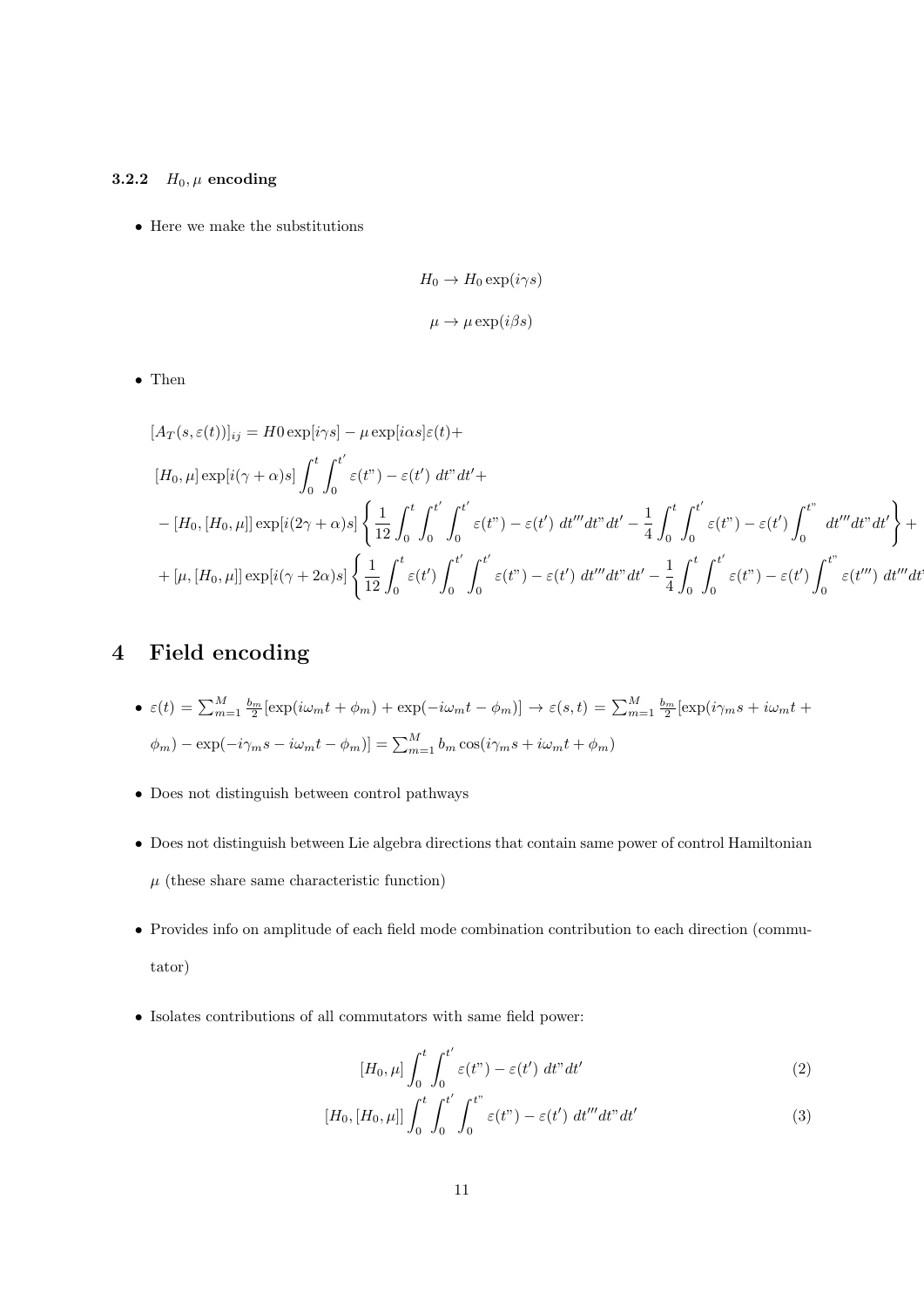- Given a uniform bound  $|\varepsilon(t)| \leq c$  on the control, the contribution of the integral in (2) (with the constant series prefactor) to  $A_T(s)$  scales as  $\frac{cT^2}{2}$  whereas that of (3) scales as  $\frac{cT^3}{12} = \frac{cT^3}{2! \cdot 3!}$ .
- For field-based encoding, the encoded Hermitian generator of controlled dynamics is

$$
A_{T}(\varepsilon(s,t)) = H_{0} - \mu \sum_{m_{1}=1}^{M} b_{m_{1}} \cos(\omega_{m_{1}}t' + \phi_{m_{1}} + \gamma_{m_{1}}s)
$$
  
+ 
$$
[H_{0},\mu] \sum_{m_{1}=1}^{M} b_{m_{1}} \int_{0}^{t} \int_{0}^{t'} \cos(\omega_{m_{1}}t'' + \phi_{m_{1}} + \gamma_{m_{1}}s) - \cos(\omega_{m_{1}}t' + \phi_{m_{1}} + \gamma_{m_{1}}s) dt'' dt' +
$$
  
- 
$$
[H_{0},[H_{0},\mu]] \Big\{ \frac{1}{12} \sum_{m_{1}=1}^{M} b_{m_{1}} \int_{0}^{t} \int_{0}^{t'} \int_{0}^{t'} \cos(\omega_{m_{1}}t'' + \phi_{m_{1}} + \gamma_{m_{1}}s) - \cos(\omega_{m_{1}}t'' + \phi_{m_{1}} + \gamma_{m_{1}}s) dt''' dt'' dt''
$$
  
- 
$$
\frac{1}{4} \sum_{m_{1}=1}^{M} b_{m_{1}} \int_{0}^{t} \int_{0}^{t'} \cos(\omega_{m_{1}}t'' + \phi_{m_{1}} + \gamma_{m_{1}}s) - \cos(\omega_{m_{1}}t' + \phi_{m_{1}} + \gamma_{m_{1}}s) \int_{0}^{t''} dt'' dt'' dt' \Big\}
$$
  
+ 
$$
[\mu,[H_{0},\mu]] \Big\{ \frac{1}{12} \sum_{m_{1}=1}^{M} b_{m_{1}} \int_{0}^{t} \cos(\omega_{m_{1}}t' + \phi_{m_{1}} + \gamma_{m_{1}}s)
$$
  

$$
\sum_{m_{2}=1}^{M} b_{m_{2}} \int_{0}^{t'} \int_{0}^{t'} \cos(\omega_{m_{2}}t'' + \phi_{m_{2}} + \gamma_{m_{2}}s) - \cos(\omega_{m_{2}}t'' + \phi_{m_{2}} + \gamma_{m_{2}}s) dt''' dt'' dt''
$$
  
- 
$$
\frac{1}{4} \sum_{m_{1}=1}^{M} b_{m_{1}} \int_{0}^{t} \sum_{m_{2}=1}^{M} b_{m_{2}} \int_{0}^{t'} \cos(\omega_{m_{2}}t'' + \phi_{m_{2}} + \gamma_{m_{2}}s) - \cos(\omega_{m_{2}}t' +
$$

- Characteristic functions:  $\exp(i\gamma_{m_1} + \cdots + i\gamma_{m_n})$  (sums all n-order pathways). Decoding: Check *s*-domain amplitude of  $(\gamma_{m_1} + \cdots + \gamma_{m_n})$ -th mode
- Characteristic function frequencies for commutator with *n*-th power of  $\mu$  are sums of  $\gamma_{m_1}, \dots, \gamma_{m_n}$

#### **Noise sensitivity analysis:**

- *•* We consider colored (frequency-dependent) noise in *ε*(*t*)
- **•** For an infinitesimal variation  $\delta A_T(s)$ ,

$$
\delta J = \frac{1}{N} \Re \text{Tr}[(W^{\dagger}U(T) - U^{\dagger}(T)W)\delta A_T(s)]
$$

*•* However, the noisy perturbations need not be infinitesimal; instead we simply compute the expected mechanism using field-based encoding by sampling noisy fields according to a frequency dependent distribution function